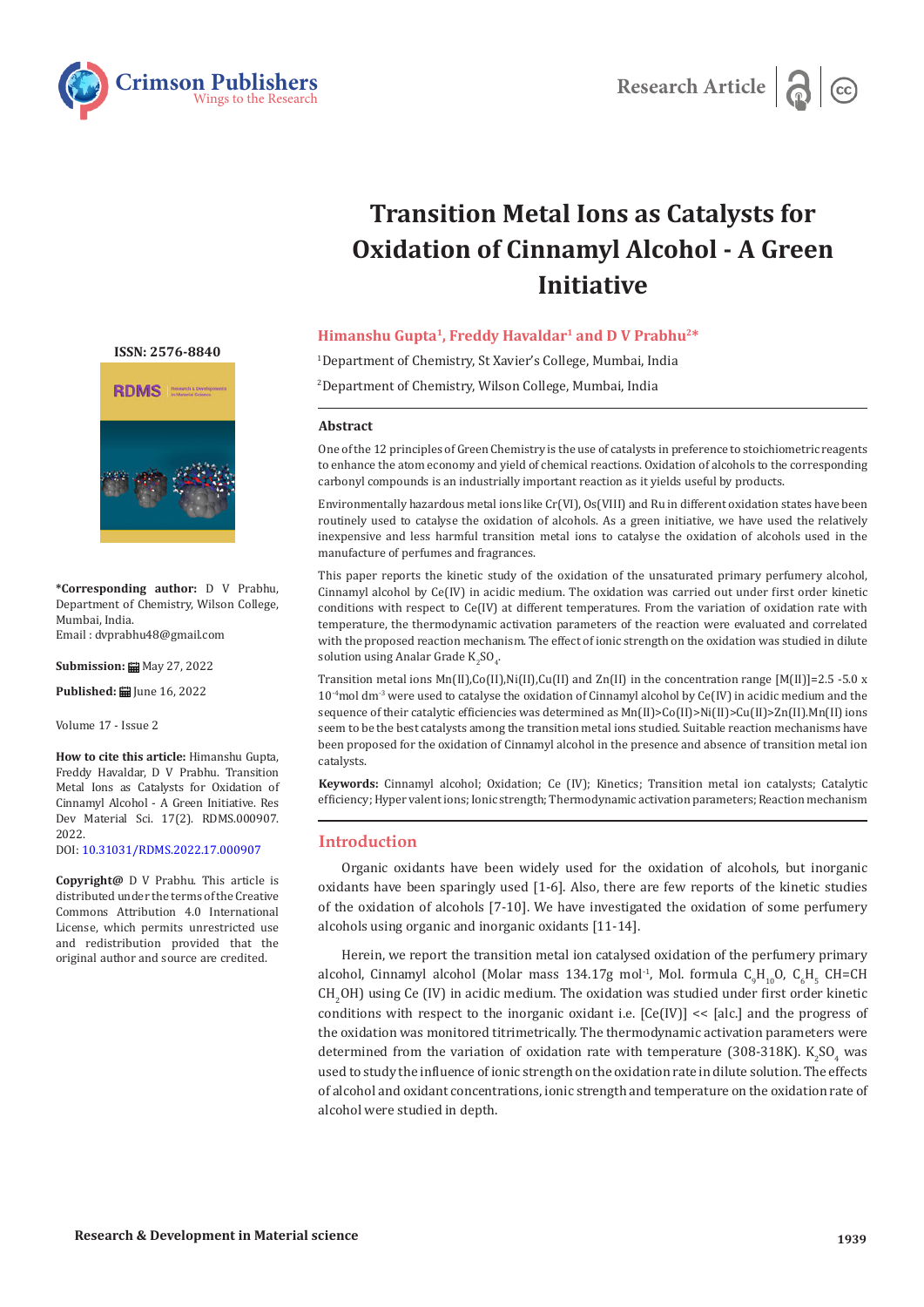Inexpensive and less hazardous transition metal ions, Mn(II),Co(II),Ni(II),Cu(II) and Zn(II) were used to catalyse the oxidation of Cinnamyl alcohol and the sequence of their catalytic efficiencies determined on the basis of Irving - Williams order of stability constants of the transient metal complexes formed during the oxidation process. Suitable reaction mechanisms have been suggested for the uncatalyzed and catalysed oxidation of the alcohol under investigation.

## **Materials and Methods**

Cinnamyl alcohol was obtained from S.H. Kelkar and Co., Mumbai, India and used as received. Metal salts of required purity were procured from E. Merck, Germany. All other chemicals and reagents used were of Analar Grade.

The oxidation was studied under first order kinetic conditions with respect to the inorganic oxidant. The solutions of alcohol and oxidant in requisite amounts were allowed to equilibrate in a previously adjusted thermostat with accuracy +/- 0.1℃. When the temperature equilibrium was attained, the solutions were quickly mixed to start the reaction. Aliquots of the reaction mixture were withdrawn at regular time intervals during the course of the reaction, the reaction was quenched using ice and the unreacted oxidant was titrated against standard Ferrous ammonium sulphate in sulphuric acid medium using Ferroin as an indicator. From the linear plots of log (unreacted Ce(IV)) vs. time ,the first order rate constants (k) were determined.

The thermodynamic activation parameters were determined from the Arrhenius plots of logkys  $T<sup>-1</sup>$  in the temperature range  $308$ -318K. K<sub>2</sub>SO<sub>4</sub> was used to study the effect of ionic strength on the oxidation rate of alcohol in the range  $\mu$ =0.05-0.25mol dm<sup>-3</sup>.

An identical procedure was followed to study the catalytic effect of transition metal ions on the oxidation rate of alcohol in the range  $[M(II)] = 2.5 - 5.0 \times 10^{-4}$  moldm<sup>-3</sup>. It was found that the oxidation rate increased with [M(II)].

#### **Results and Discussion**

# **Oxidation of primary alcohol, Cinnamyl alcohol by Ce(IV) in acidic medium**

**Effect of alcohol and oxidant concentrations on rate of oxidation:** The rate constant data for the oxidation of Cinnamyl alcohol by Ce(IV) in acidic medium is given in Table1.The rate of oxidation increases with [alc.] but decreases with concentration of Ce(IV).

**Table 1:** Rate constant data for oxidation of Cinnamyl alcohol by Ce(IV) in acidic medium[alc.]=0.2mol dm<sup>-3</sup>  $[Ce(IV)]$ =0.05mol dm<sup>-3</sup>  $[H<sub>o</sub>SO<sub>a</sub>]$ =1.0mol dm<sup>-3</sup> Temperature=303K

| [alc.] $x101$ mol dm <sup>-3</sup> | [Ce(IV)] $x10^3$ mol dm <sup>-3</sup> | $kx10^2s^{-1}$ |  |
|------------------------------------|---------------------------------------|----------------|--|
| 0.25                               | 5.00                                  | 1.84           |  |
| 0.50                               | 5.00                                  | 3.22           |  |
| 0.63                               | 5.00                                  | 4.37           |  |
| 0.75                               | 5.00                                  | 5.29           |  |
| 0.88                               | 5.00                                  | 6.21           |  |
| 1.00                               | 5.00                                  | 7.13           |  |
| 1.00                               | 2.50                                  | 9.67           |  |
| 1.00                               | 5.00                                  | 8.75           |  |
| 1.00                               | 10.00                                 | 7.59           |  |
| 1.00                               | 15.00                                 | 6.67           |  |
| 1.00                               | 20.00                                 | 5.70           |  |
| 1.00                               | 25.00                                 | 4.83           |  |

### **Reaction mechanism of oxidation:**

k karena a K

RCH2 OH + Ce(IV) ↔ [ RCH<sup>2</sup> OH-Ce]IV……………………………..(i)

Primary alcohol Complex

k, slow

[RCH2 OH-Ce]IV ----->RC\*HOH + Ce(III) + H+ ……………………..(ii)

where RC\*HOH is a free radical produced during the course of the reaction.

fast

RC\*HOH + Ce(IV) -----> RC+ HOH + Ce(III) ……………………(iii)

fast

RC+HOH ------> RCHO + H<sup>+</sup> ………………………………..(iv)

aldehyde

Net Reaction:  $KCH_2OH + 2Ce(IV)$  ------->  $KCHO + 2Ce(III) +$  $2H<sup>+</sup>$ 

The product of the oxidation i.e. aldehyde was identified by 2,4dinitrophenylhydrazone test and later confirmed by TLC.

In aqueous acidic medium, Ce(IV) oxidizes alcohols through complexation followed by free radical generation [15-17].

The rate constant increases with [alc.] but deceases with [Ce(IV)] (Table 1).This decrease in oxidation rate is due to the formation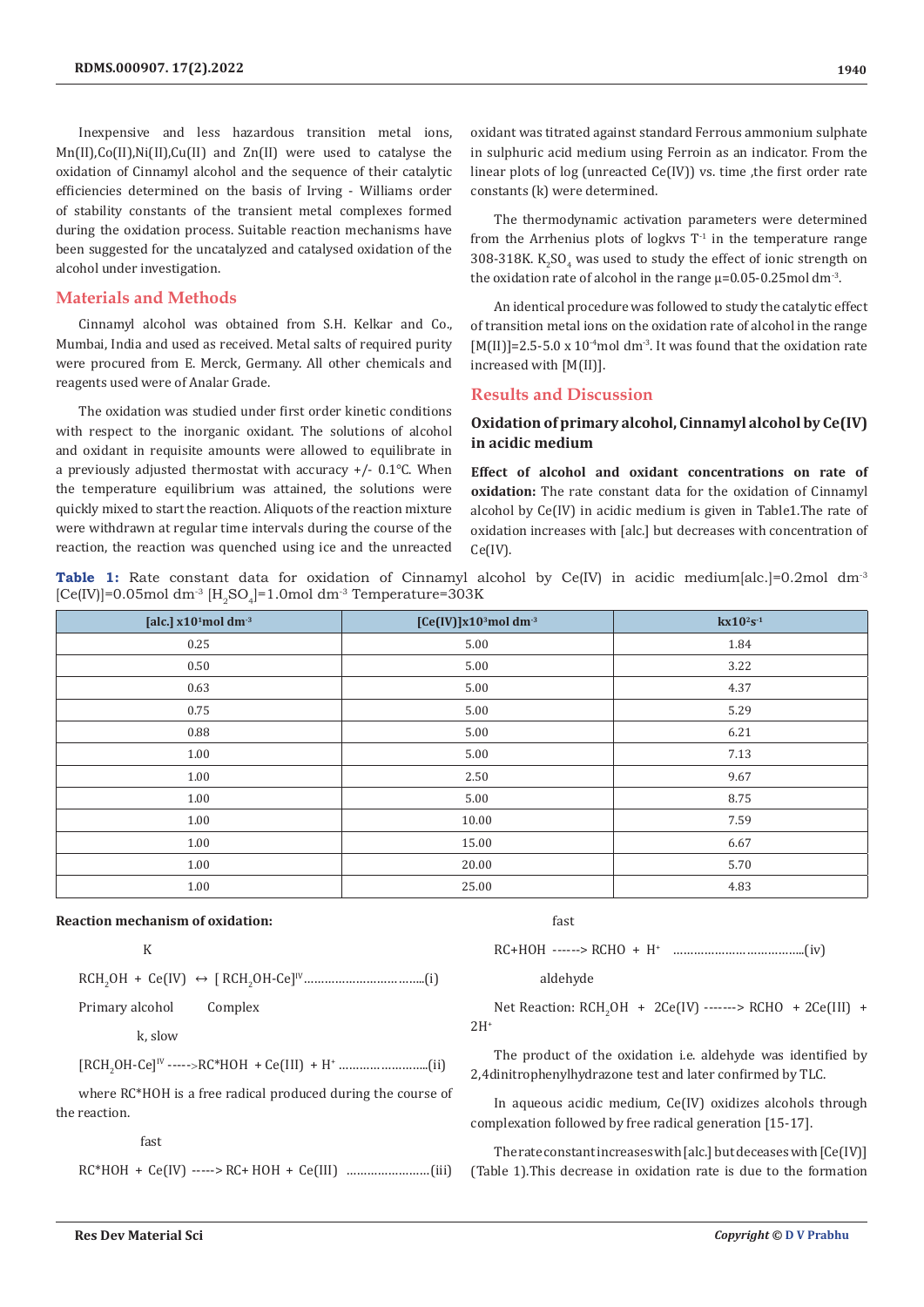of an unreactive dimeric  $[CE(\text{IV})]_2$  species which increases with [Ce(IV)][18-20] as per the reaction,  $2$ Ce(IV)  $\leftrightarrow$  [Ce(IV)]<sub>2</sub>.

**Effect of ionic strength on oxidation rate:** Table 2 shows the effect of ionic strength  $(\mu)$  on the oxidation rate of Cinnamyl alcohol.

**Table 2:** Effect of ionic strength on the oxidation rate of Cinnamyl alcohol by Ce(IV) in acidic medium [alc.]=0.1mol dm<sup>-3</sup> [H<sub>2</sub>SO<sub>4</sub>]=0.3 mol dm<sup>-3</sup> [Ce(IV)]=5x10<sup>-3</sup> mol dm<sup>-3</sup> Temperature=308K

| $\mu$ mol dm <sup>-3</sup> (K <sub>2</sub> SO <sub>4</sub> ) | $kx10^{2}s^{-1}$ |
|--------------------------------------------------------------|------------------|
| 0.05                                                         | 1.66             |
| 0.10                                                         | 1.59             |
| 0.15                                                         | 1.68             |
| 0.20                                                         | 1.64             |
| 0.25                                                         | 1.65             |

The graphs of logk vs. $\mu^{1/2}$  were found to be straight lines parallel to the  $\mu^{1/2}$  axis indicating that in dilute solution, the oxidation rate is independent of ionic strength. This confirms the involvement of a non-ionic species viz. alcohol in the oxidation in accordance with the Bronsted-Bjerrum equation, log k=log $k_0+1.02ZAZB~\mu^{1/2}$ and justifies the reaction mechanism suggested for the oxidation process.

**Effect of temperature on oxidation rate:** The oxidation was studied at different temperatures (308-318K). The rate constants were determined from the straight-line graphs of logk vs. time. The energy of activation (E) and other thermodynamic activation parameters were determined from the Arrhenius plots of logk vs. T-1 and are recorded in Table 3.

**Table 3:** Thermodynamic activation parameters of the Oxidation of Cinnamyl alcohol by Ce(IV) in acidic medium [alc.]=0.1 mol dm<sup>-3</sup> [Ce(IV)]=5x10<sup>-3</sup>mol dm<sup>-3</sup> [H<sub>2</sub>SO<sub>4</sub>]=1.0mol  $dm^{-3}$ 

| Temp.<br>(K) | $kx102s-1$ | E kJ<br>$mol-1$ | $K^*$ x10 <sup>15</sup> | $\bigwedge_{H^*}$<br>$k$ J mol $-1$ | $\bigwedge_{G^*}$<br>$k$ I mol $^{-1}$ | $\bigwedge_{S^*}$<br>$k$ J $K$ <sup>-1</sup><br>$mol-1$ |
|--------------|------------|-----------------|-------------------------|-------------------------------------|----------------------------------------|---------------------------------------------------------|
| 308          | 2.00       | 27.37           | 3.17                    | 24.85                               | 84.17                                  | $-0.1958$                                               |
| 311          | 2.31       | 27.37           | 3.55                    | 24.78                               | 86.09                                  | $-0.1970$                                               |
| 313          | 2.52       | 27.37           | 3.83                    | 24.76                               | 86.44                                  | $-0.1970$                                               |
| 318          | 2.90       | 27.37           | 4.38                    | 24.72                               | 87.72                                  | $-0.1972$                                               |

The important inferences from the thermodynamic study are:

1. The rate constant of oxidation k increases with temperature as expected.

2. K\*, the equilibrium constant for the formation of the activated complex from the reactants increases with temperature hence  $K^*$  is a function of temperature.

3. The constant values of energy of activation E at all temperatures indicate that the site of oxidation ie -OH bond is the same at all temperatures.

4. The negative values of entropy of activation, ΔS\* indicate the orientation of solvent molecules around a rigid activation complex [21]. The water molecules are tightly held to the -OH bond which is the site of oxidation resulting in the curtailment of the vibrational and rotational motions of the reacting system and consequently a decrease in entropy.

# **Catalytic effect of transition metal ions on the oxidation rate of cinnamyl alcohol by Ce(IV) in acidic medium**

Transition metal ions Mn(II),Co(II),Ni(II),Cu(II) and Zn(II) were used to catalyse the oxidation of Cinnamyl alcohol in the concentration range

 $[M(II)] = 2.5 - 5.0 \times 10^{-4}$  mol dm<sup>-3</sup>(Table 4; Figure 1).

The oxidation rate of Cinnamyl alcohol increased linearly with [M(II)] and the sequence of catalytic efficiencies of the transition metal ions under study was found to be Mn(II)>Co(II)>Ni(II)>Cu(II)>Zn(II) (Table 4; Figure 1).

**Table 4:** Catalytic effect of transition metal ions on the oxidation rate of Cinnamyl alcohol by Ce(IV) in acidic medium [alc.]=0.1mol dm<sup>-3</sup> [Ce  $(IV)$ ]=2.5x10<sup>-3</sup>mol dm<sup>-3</sup>  $[H_3SO_4]=1.0$  mol dm<sup>-3</sup> Temperature=308K

| [M(II)]<br>x10 <sup>4</sup><br>$mol$ dm <sup>-3</sup> | Mn(II)<br>$kx10^{2}s^{-1}$ | Co(II)<br>$kx10^{2}s^{-1}$ | Ni(II)<br>$kx10^{2}s^{-1}$ | Cu(II)<br>$kx10^2s^{-1}$ | $\text{Zn(II)}$<br>$kx10^{2}s^{-1}$ |
|-------------------------------------------------------|----------------------------|----------------------------|----------------------------|--------------------------|-------------------------------------|
| 0.00                                                  | 2.00                       | 2.00                       | 2.00                       | 2.00                     | 2.00                                |
| 2.50                                                  | 4.60                       | 4.14                       | 3.68                       | 2.99                     | 2.30                                |
| 3.00                                                  | 5.98                       | 5.52                       | 5.06                       | 4.14                     | 3.68                                |
| 3.50                                                  | 7.36                       | 6.44                       | 5.98                       | 5.52                     | 4.83                                |
| 4.00                                                  | 8.75                       | 8.29                       | 6.90                       | 6.21                     | 5.75                                |
| 4.50                                                  | 9.67                       | 8.75                       | 8.06                       | 7.36                     | 6.67                                |
| 5.00                                                  | 10.36                      | 9.67                       | 8.98                       | 8.06                     | 7.59                                |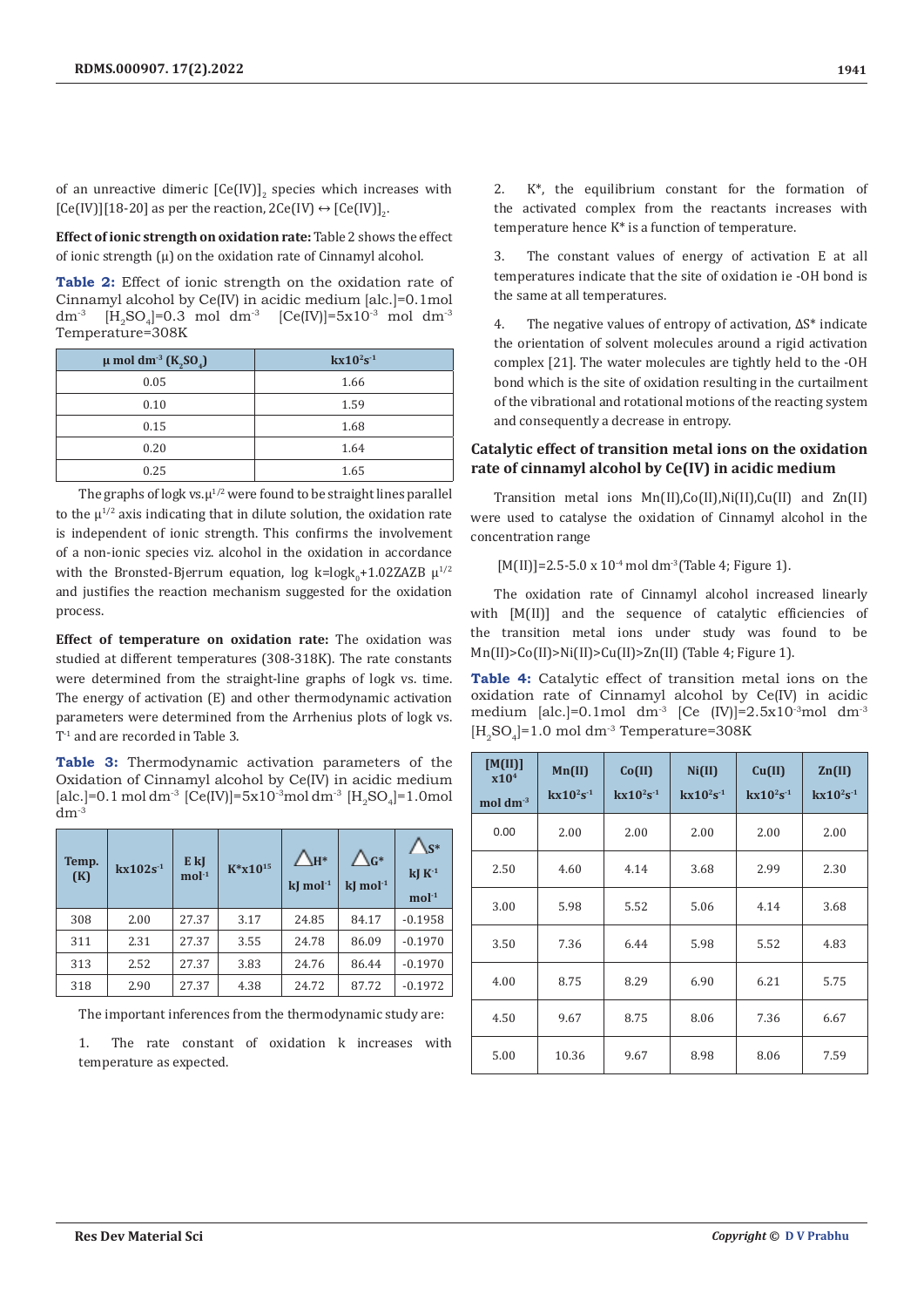



# **Reaction mechanism of transition metal ion catalysed oxidation of cinnamyl alcohol**

Mn,Co,Ni and Cu form the hypervalent ions Mn(III),Co(III),Ni(III) and Cu(III) respectively due to their low third ionization enthalpies unlike Zn which has a relatively high third ionization enthalpy  $(3829kJ mol<sup>-1</sup>)$  and its energy of solvation is not sufficient to make the 3+ state chemically stable.

**In presence of Mn(II),Co(II) ,Ni(II) and Cu(II) ions:** The reaction mechanism has been explained on the basis of the formation of an unstable intermediate complex between hypervalent M(III) ions and alcohol.

$$
\mathbf{K} = \mathbf{K} \times \mathbf{K}
$$

RCH2 OH + M(II) ↔ M(II)(RCH<sup>2</sup> OH) ……………………………(i)

Primary alcohol Complex C<sub>1</sub>

k, slow

 $M(II)(KCH<sub>2</sub>OH) + Ce(IV)$  -------->  $M(III)(KCH<sub>2</sub>OH) + Ce(III)$  .....(11)

Complex C<sub>1</sub> Complex  $C_2$ 

The electron transfer reaction is slow [10].

At any given time, the steady state concentrations of the intermediate complexes  $\mathsf{C}_1$  and  $\mathsf{C}_2$  are negligible.

fast

Complex  $C_2$  ---------> RC\*HOH + H<sup>+</sup> + M(II) ....................(iii)

where RC\*HOH is a free radical produced during the course of the reaction.

fast

RC\*HOH + Ce(IV) ---------> RC+HOH + Ce(III) ………………(iv) fast RC+ HOH ---------> RCHO + H<sup>+</sup> ……………………………(v)

aldehyde

Net reaction:  $RCH_2OH$  2Ce(IV) ------->  $RCHO + 2H^* + 2Ce(III)$ 

## **In presence of Zn(II) ions:**

k karena a K

RCH2 OH + M(II) ↔ M(II)(RCH<sup>2</sup> OH) …………………………..(i)

Primary alcohol Complex

k, slow

 $M(II)$  (RCH<sub>2</sub>OH) + Ce(IV) ---> RC\*HOH + H<sup>+</sup> + M(II) + Ce(III).....(ii)

Complex

where RC\*HOH is a free radical produced during the reaction.

fast

$$
RC*HOH + Ce(IV) \n---> RC+HOH + Ce(III) \n...
$$

fast

 RC+HOH -------> RCHO + H<sup>+</sup> …………………………….(iv) aldehyde

Net Reaction:  $RCH_2OH + 2 Ce(IV)$  ------->  $RCHO + 2H^* +$ 2Ce(III)